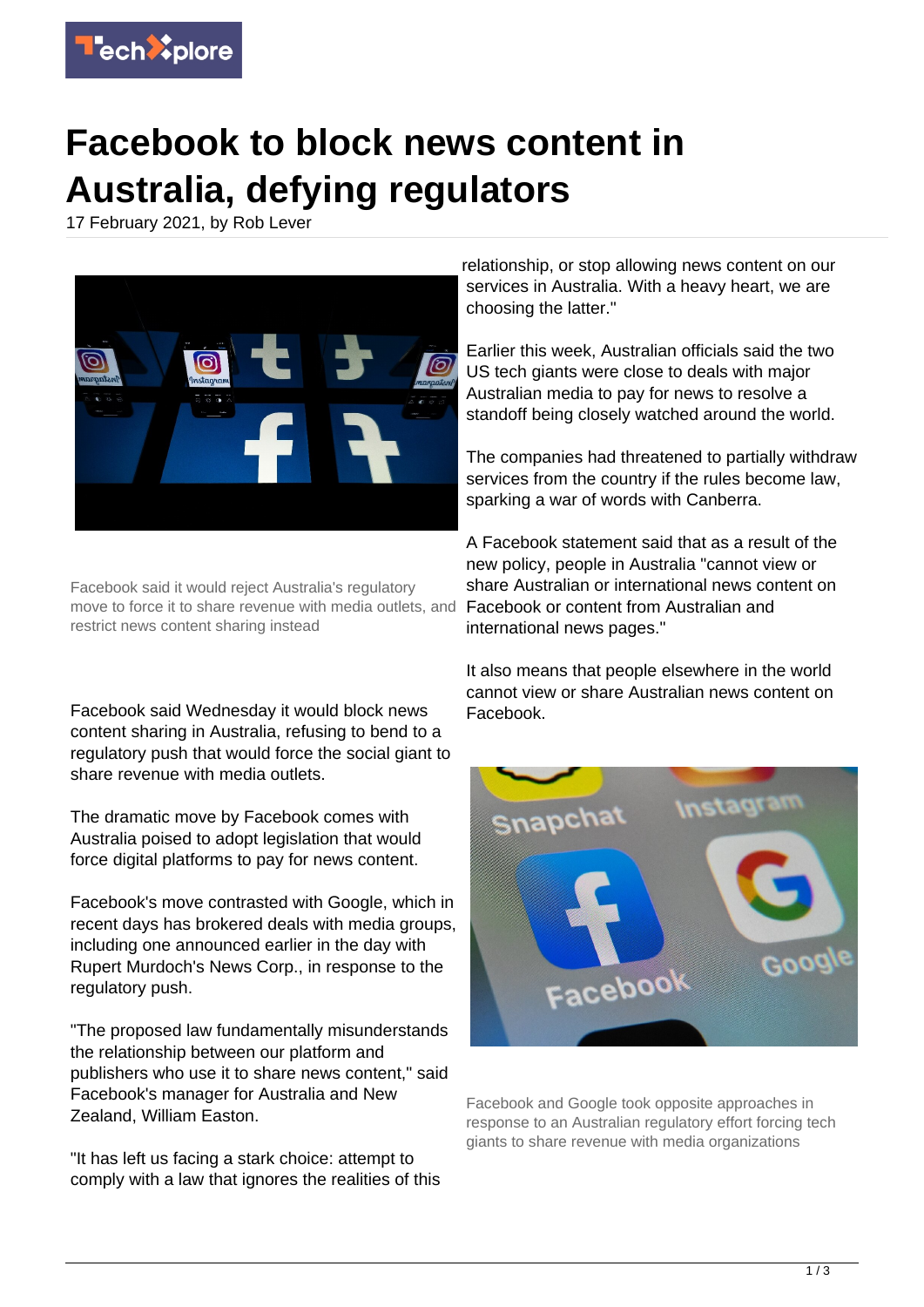

## **'Value exchange'**

Easton said Facebook has argued to Australian officials that "the value exchange between Facebook and publishers runs in favor of the publishers," and generates hundreds of millions of dollars of revenue for the media organizations in the country.

"We've long worked toward rules that would encourage innovation and collaboration between digital platforms and news organisations," Easton said.

"Unfortunately this legislation does not do that. Instead it seeks to penalize Facebook for content it didn't take or ask for."

Australia's competition watchdog has maintained that for every \$100 spent on online advertising, Google captures \$53, Facebook takes \$28 and the rest is shared among others, depriving media outlets of needed revenue to support journalism.

The situation is mirrored in other parts of the world where tech platforms are facing increasing pressure to share revenue with news media.

Facebook's news partnerships head Campbell Brown said in a tweet that the company acted reluctantly to block news content for Australian users.

"Our goal was to find resolution that strengthened collaboration with publishers, but the legislation fails to recognize fundamental relationship between us & news organizations," she tweeted.

Google earlier Wednesday took the opposite tack, announcing it had struck a deal that would allow for "significant payments" to Rupert Murdoch's News Corp. for content.

A joint statement called the deal a "historic multiyear partnership" that would see news from the media giant included in the Google News Showcase. The deal covers content from the News Corp-owned Wall Street Journal, Barron's, MarketWatch and the New York Post in the United States; British-based The Times and The Sunday

Times, and The Sun as well as a number of Australian media outlets including The Australian.

News Corp was the last major private media yet to make a deal and was instrumental in pushing the conservative Australian government to tackle the tech giants.

© 2021 AFP